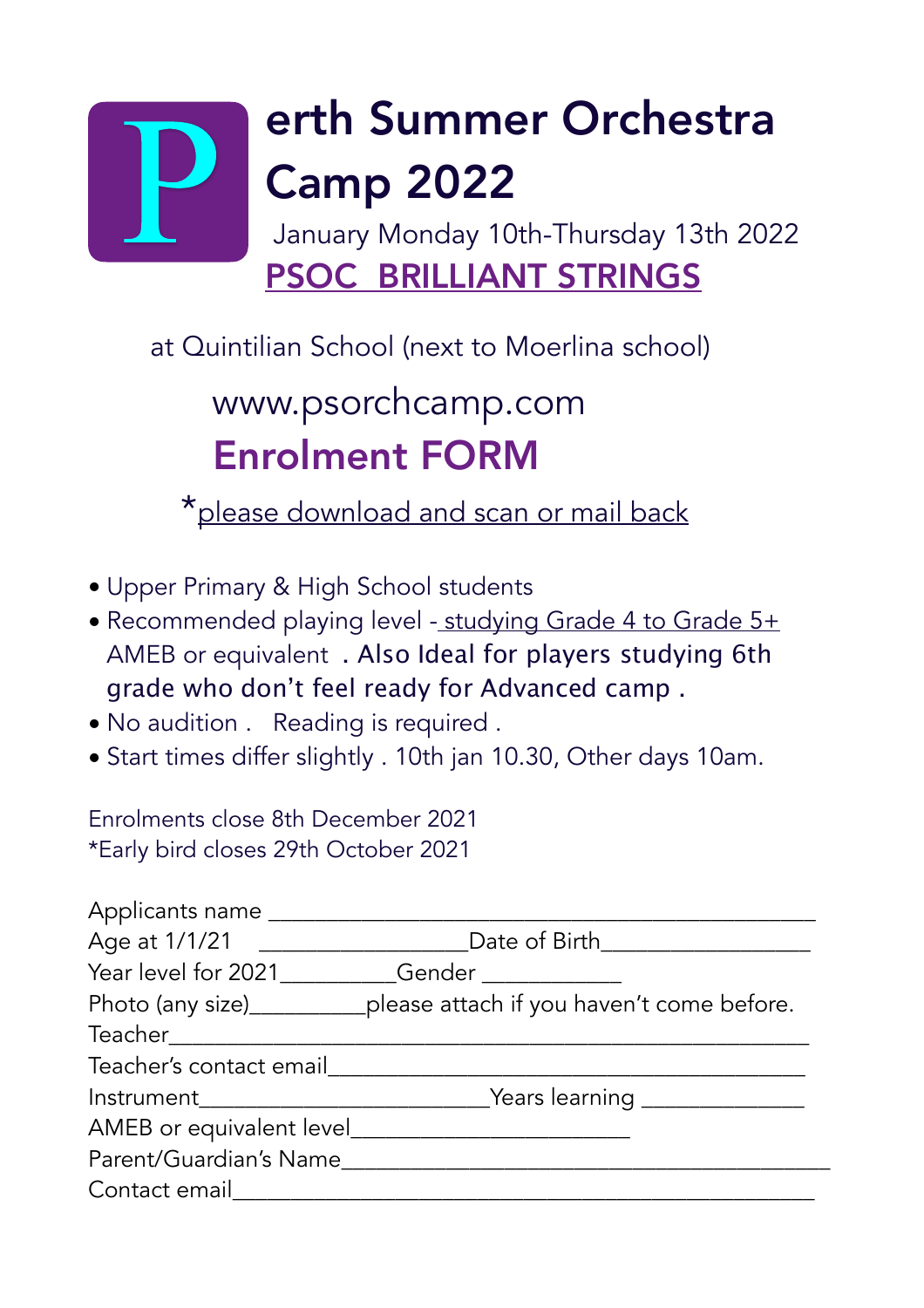Cost \$260\_\_\_\_\_

Early bird closes October 29th 2021 \$230\_\_\_\_\_ or More than one sibling across ensembles \$220 each \_\_\_\_\_

#### Bank details

Bank of Queensland BOQ

acc:. name: Perth Summer Orchestra Camp bsb: 126 583 acc: 21897597

\*Please note there is no refund except in the unfortunate case of illness or injury: a Doctor's certificate is required.

Declaration

\*I understand the Perth Summer Orchestra Camp (PSOC) Conductors, staff and tutors will undertake appropriate duty of care during the running hours of the camp and indemnify them from responsibility of injury during this time.

\* I authorise the PSOC Conductors, staff or tutors to seek appropriate medical attention in the unlikely event of the participant having an accident or falling ill.

\*I am aware that there is not a refund policy for any missed days or non attendance unless under exceptional circumstances such as hospitalisation.

\*I have informed the PSOC staff of my child's medical condition or allergies and protocol.

| Signed |  |  |
|--------|--|--|
| Date   |  |  |